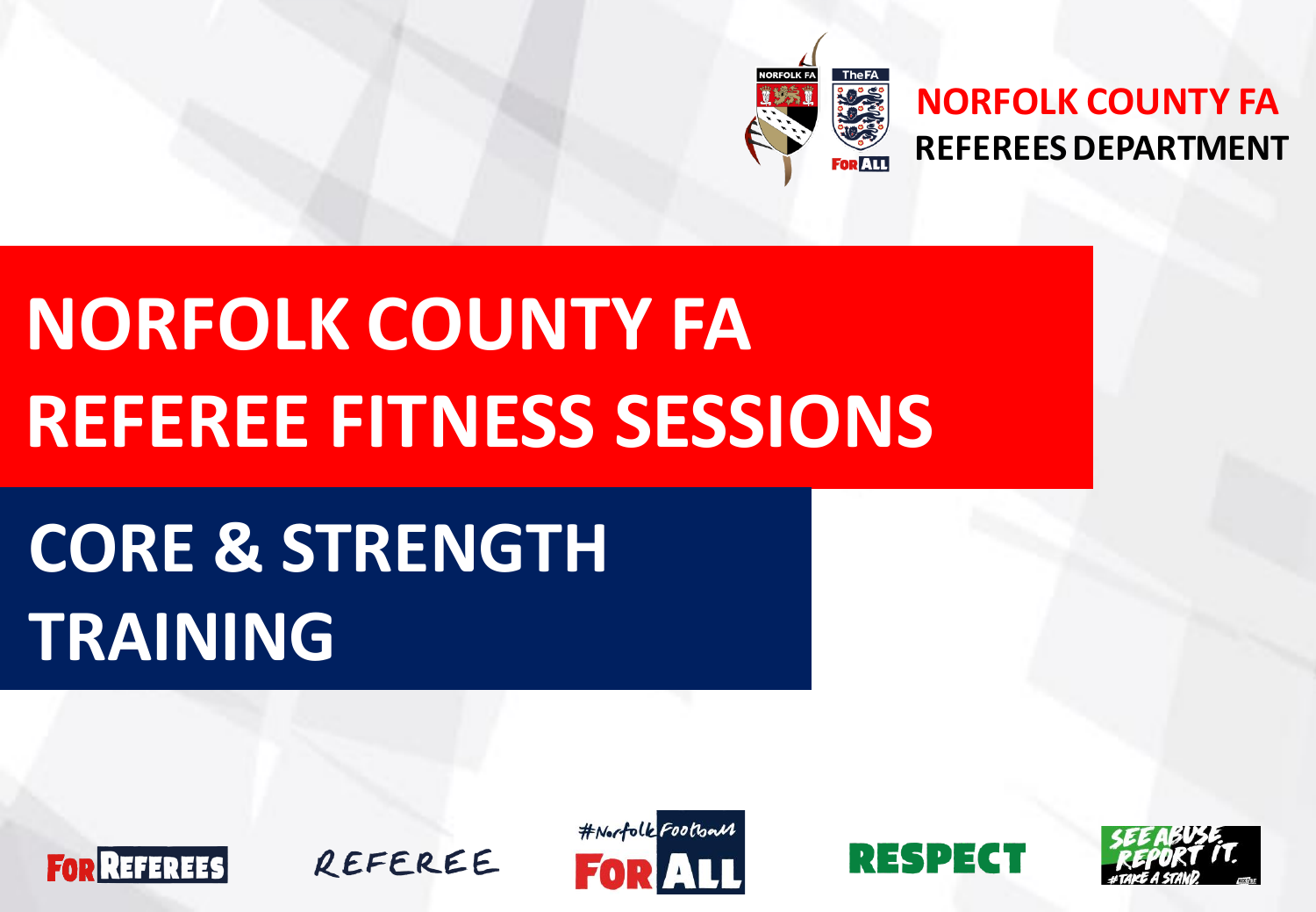#### **CORE & STRENGTH**



**NORFOLK COUNTY FA REFEREES DEPARTMENT** 



Complete all 4 exercise going from 1 through to 4 with 30 seconds rest in between each. Once you've done all 4, rest for 1 minute.

Repeat this 3 times.







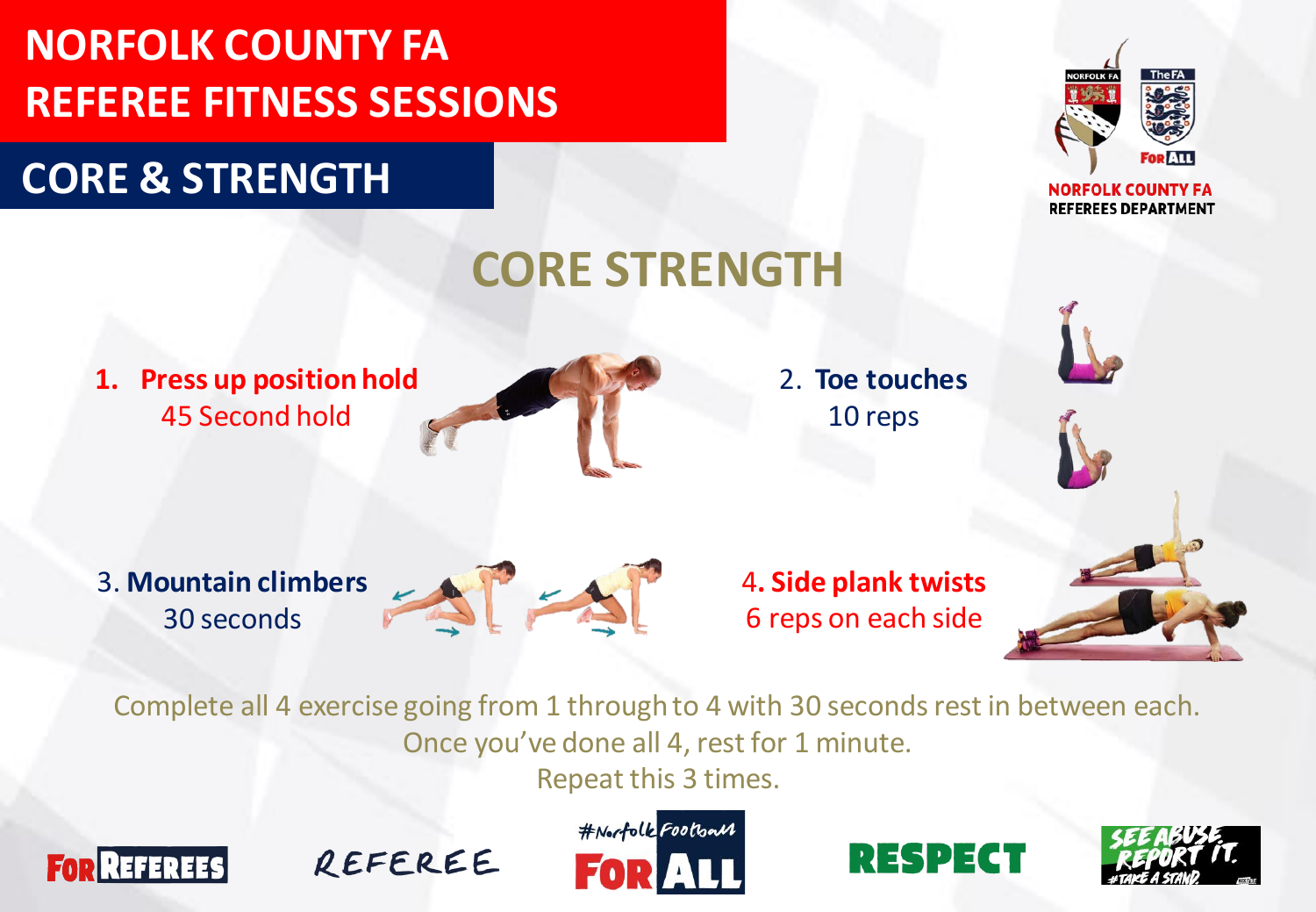### **CORE & STRENGTH**



**NORFOLK COUNTY FA REFEREES DEPARTMENT** 





2. **Sit ups** 20 reps

3. **Side plank** 15 second hold on each side



4. **Crunches** 10 reps



Complete all 4 exercise going from 1 through to 4 with 30 seconds rest in between each. Once you've done all 4, rest for 1 minute.

**CORE STRENGTH**

Repeat this 3 times.







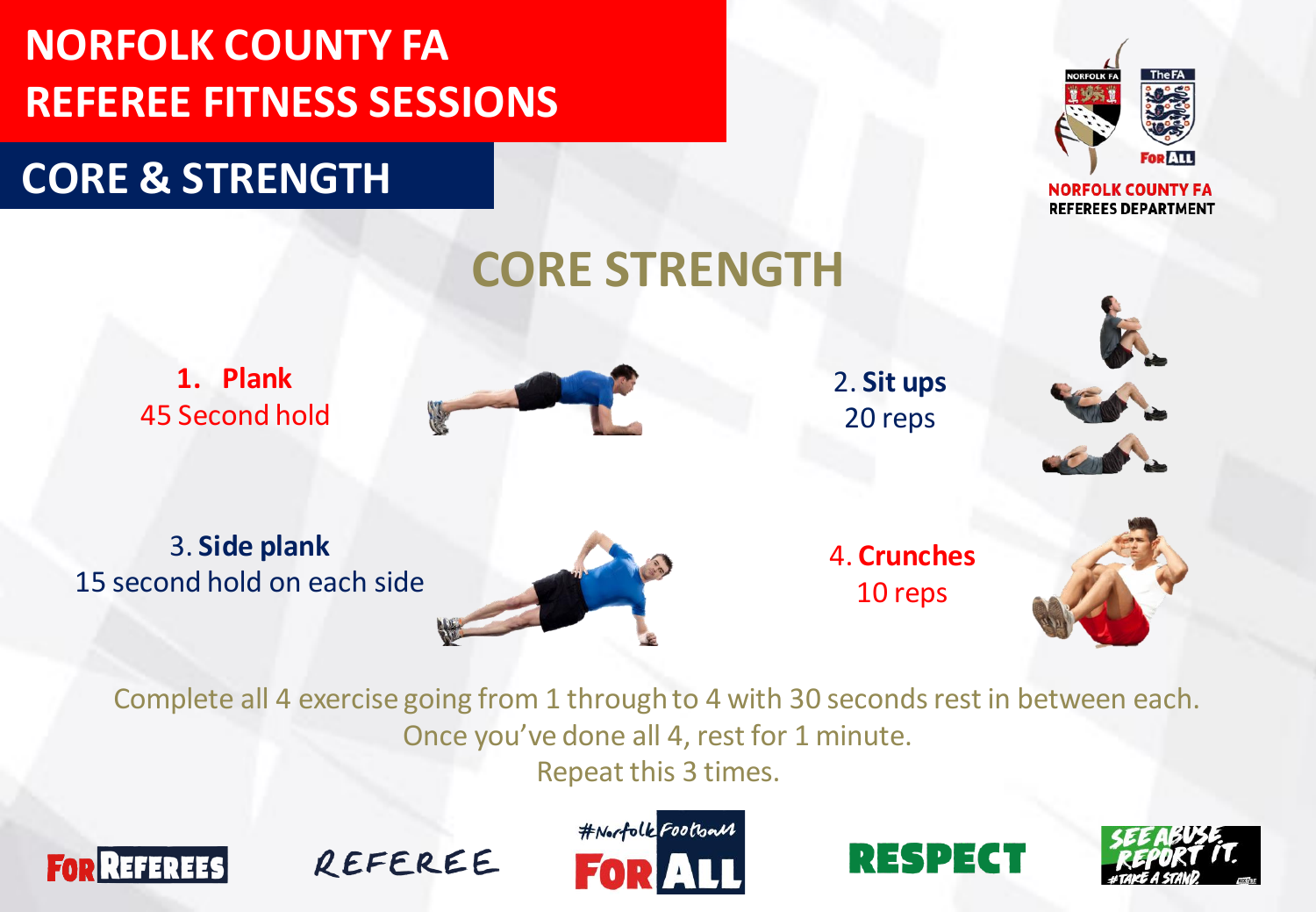### **CORE & STRENGTH**



**NORFOLK COUNTY FA REFEREES DEPARTMENT** 

# **LOWER BODY STRENGTH**

**1. Squats** 10 reps 30 second rest Repeat 3 times



2. **Lunges** 10 reps each leg 30 second rest Repeat 3 times



3. **Glute Bridge** 12 reps 30 second rest Repeat 3 times



4. **Single leg calf raises** 8 reps on each leg 30 second rest Repeat 3 times

Targeting: Quadriceps, Hamstrings, Glutes